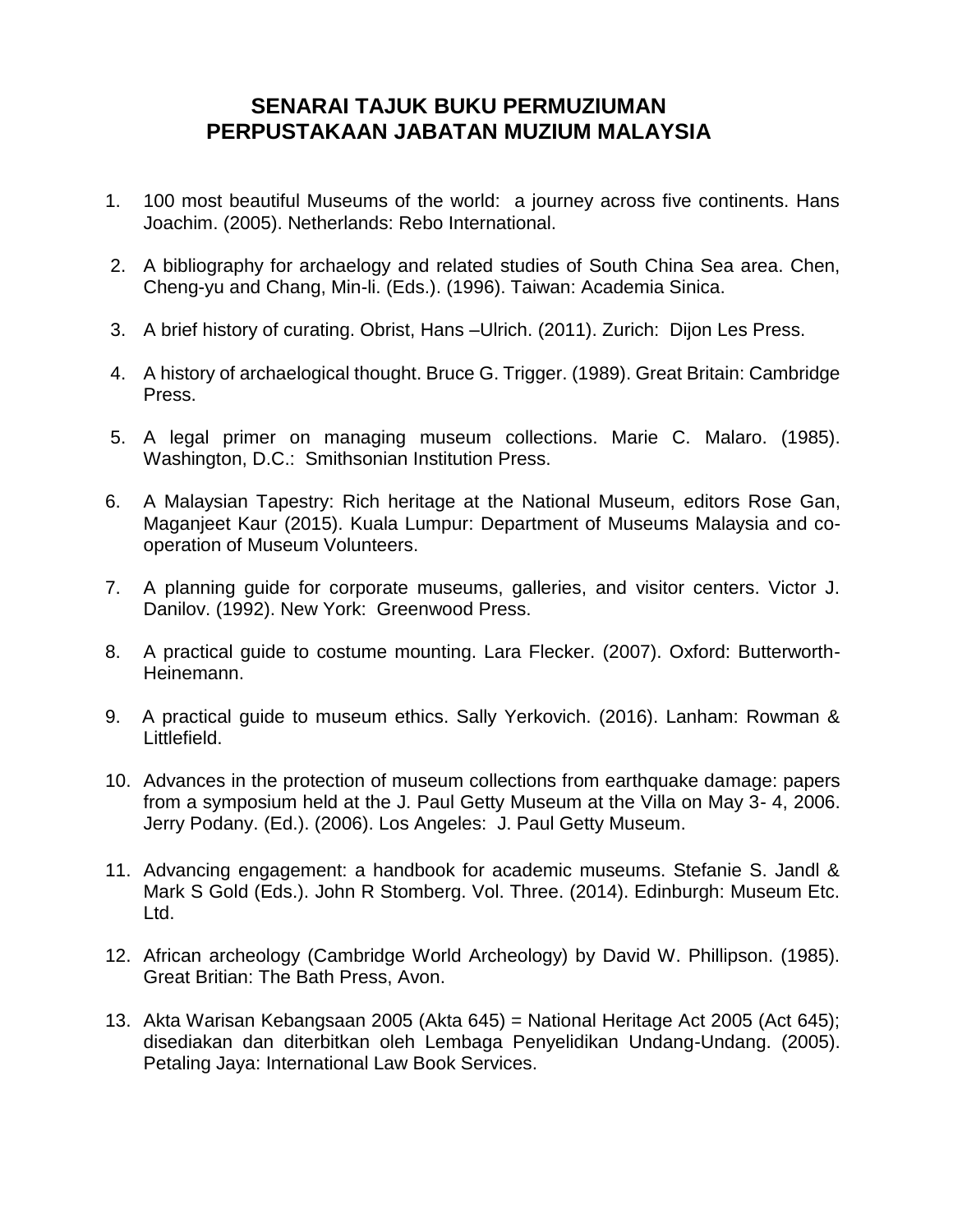- 14. An inordinate fondness for beetles: campfire conversations with Alfred Russel Wallace on people and nature based on common travel in the Malay Archipelago, the land of the orangutan and the bird of paradise. Paul Spencer Sochaczewski. (2017). Singapore: Editions Didier Millet.
- 15. Archaeological curatorship. Susan M. Pearce. (1996). London: Leicester University Press.
- 16. Archaeological research in South-Eastern Sabah. Compiled and edited by Peter Bellwood. (1988). (Kota Kinabalu): Jabatan Muzium dan Arkib Sabah.
- 17. Archeologial hammers and theories. James A. Moore and Arthur S. Keene (Eds.). (1983). New York: Azademic Press Inc.
- 18. Archeology yesterday and today: the development of archeology in the sciences and humanities. Zdenek Vasicek. (1990). Cambridge: Redwood Press Limited.
- 19. Architectural conservation in Bali. Eko Budihardjo. (1991). Yogjakarta: Gadjah Mada University Press.
- 20. Architectural conservation in Islam: case study of the Prophet's Mosque. Syed Ahmad Iskandar Syed Ariffin. [Mohamad Tajuddin Mohd. Rasdi] [Ed.]. (2005). Skudai, Johor: Universiti Teknologi Malaysia.
- 21. Architectural tiles: conservation and restoration from the medieval period to the twentieth century. Lesley Durbin. (2005). Oxford: Elsevier/Butterworth-Heinemann.
- 22. Arkeologi pra-Islam pesisir selat Melaka: evolusi atau migrasi. Nik Hassan Shuhaimi Nik Abdul Rahman. (1999). Bangi: Penerbit Universiti Kebangsaan Malaysia.
- 23. Arkeologi prasejarah: satu pengenalan ringkas. Frank Hole, Robert F. Heizer. Shakila Yaacob (penterjemah). (1990). Kuala Lumpur: DBP.
- 24. Arkeologi, seni dan kerajaan kuno Sumatera: sebelum abad ke-14. Nik Hassan Shuhaimi Nik Abd. Rahman. (1992). Bangi: Ikatan Ahli Arkeologi Malaysia dengan kerjasama Jabatan Sejarah Universiti Kebangsaan Malaysia.
- 25. Art and artifact: the museum as medium. James Putnam. (2009). New York: Thames & Hudson.
- 26. Art in museums. Susan Pearce (Ed.). (1995). London: Athlone Press.
- 27. Asian National Museums Meeting and Conference (7th: 2019: Kuala Lumpur). Proceedings 7th Asian National Museum Association Meeting and Conference : The Social Unity through Culture; Art and History: The Museum Challenges; 29-31 th October 2019. (2019). Premiera Hotel Kuala Lumpur, Malaysia; Kuala Lumpur: Jabatan Muzium Malaysia.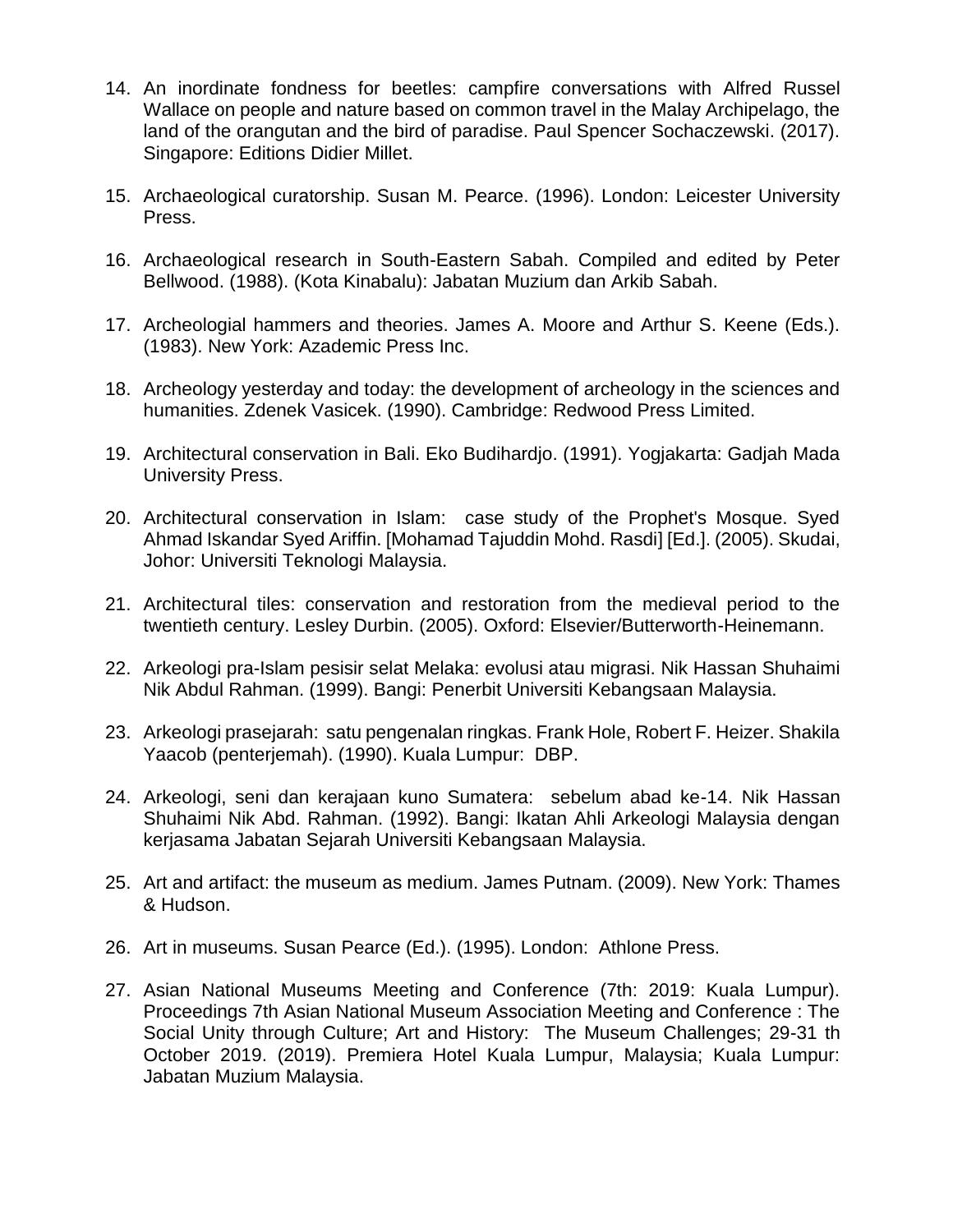- 28. Attention and value: keys to understanding museum visitors. Stephen Bitgood. Walnut Creek. (2013). California: Left Coast Press, Inc.
- 29. Auspicious design: Batik for Peranakan Altars. Peter Lee; Fiona Kerlogue; Benjamin Kyle Chiesa; Maria Khoo Joseph. (2015). Singapore: Asian Civilization Museum.
- 30. Beyond exhibitions and education: a handbook for academic museums. Stefanie S Jandl & Mark S Gold (Eds.) Vol. Two. (2015). Edinburgh: Museums Etc. Ltd.
- 31. Beyond exhibitions and education: A handbook for Academic Museums. Stefanie S Jandl & Mark S Gold (Eds.). (2015) Volume Two Edinburgh: Museums Etc. Ltd.
- 32. Beyond the glass case: the past, the heritage and the public in Britain. Nick Merriman (1991). London: Leicester University Press.
- 33. Biological museum methods. George Hangay, Michael Dingley. (1985). Sydney; Orlando: Academic Press.
- 34. Biology and conservation of the monarch butterfly. Stephen B. Malcolm and Myron P. Zalucki (Eds.). (1993). Los Angeles: Natural History Museum of Los Angeles County.
- 35. Building an emergency plan: a guide for museums and other cultural institutions. Valerie Dorge and Sharon Jones. (1999). Los Angeles, Calif.: Getty Conservation Institute; Garsington: Windsor.
- 36. Building type basics for museums. Arthur Rosenbla. (2001). New York: Wiley.
- 37. Buku Panduan Perlindungan Warisan Budaya. 5: Penggendalian Koleksi Di Dalam Bilik Simpanan. Sidang Editor En. Mohd Azmi bin Mohd Yusof (Ketua Editor), Pn. Hadijah bt Mohd Yunus, Pn. Azlina bt Mohd Noor, Hj. Md. Redzuan bin Tumin. (2018). Kuala Lumpur: Jabatan Muzium Malaysia.
- 38. Care of collections. Simon Knell. (Ed.) (1994). London & New York: Routledge.
- 39. Cataloging cultural objects: a guide to describing cultural works and their images. Murtha Baca...[et al.]. (2006). Chicago: American Library Association.
- 40. Chimney: Mercu Tanda Sejarah Peradaban Maritim Pulau Labuan. Ismail Ali, Nur Suriana Shaifoddin. (2018). Kota Kinabalu: Penerbit Universiti Malaysia Sabah.
- 41. Civilizing the museum: the collected writings of Elaine Heumann Gurian. (2006). London: Routledge.
- 42. Collection care: An illustrated handbook for the care and handling of cultural objects. Brent Powell Lanham (Ed.). (2016): Rowman & Littlefield.
- 43. Collection care: an illustrated handbook for the care and handling of cultural objects. Brent Powell. (2016). Lanham: Rowman & Littlefield.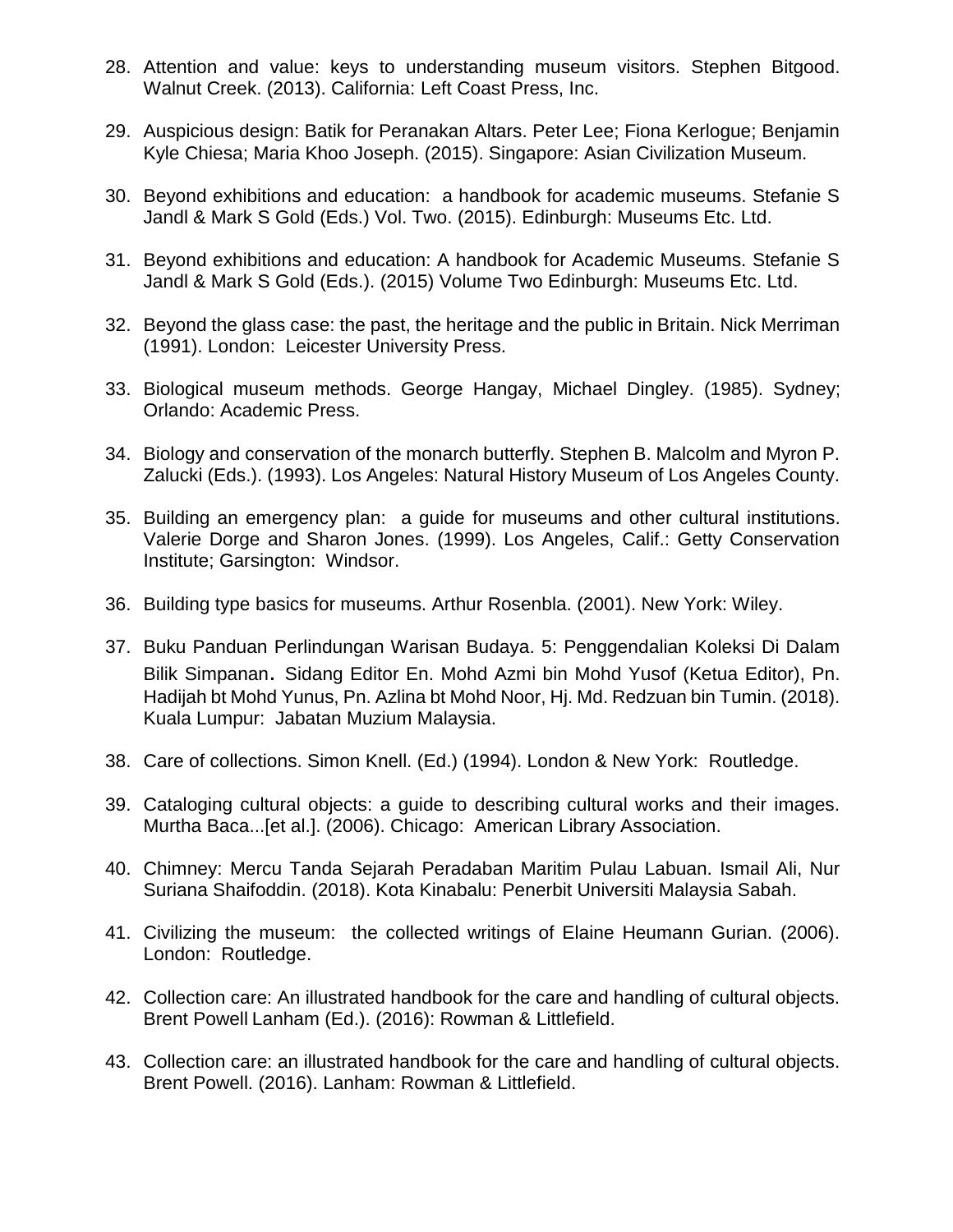- 44. Collections care and stewardship: Innovative approaches for museums. Juilee Decker Lanham (Ed.). (2015): Rowman & Littlefield.
- 45. Collections of the National Museum of Indonesia Jakarta, Indonesia. National Museum of Indonesia. (2019). Ministry of Education and Culture. Republic of Indonesia.
- 46. Connecting kids to history with museum exhibitions. D. Lynn Mc Rainey and John Russick. (Eds). (2010). Walnut Creek, CA.: Left Coast Press.
- 47. Conservation concerns: a guide for collectors and curators. Konstanze Bachmann. (Ed.) (1992). Washington: Smithsonian Institution Press.
- 48. Conservation of plastics: materials science, degradation and preservation. Yvonne Shashoua. (2008). Oxford: Butterworth-Heinemann.
- 49. Conservation Science 2007: papers from the conference held in Milan, Italy, 10-11 May 2007; edited by Joyce H. Townsend, Lucia Toniolo and Francesca Cappitelli with editorial assisstance from Graham Martin, Gianluca Valentini and James. (2008). London: Archetype.
- 50. Conservation treatment methodology. Barbara Appelbaum. (2007). Amsterdam; Boston: Butterworth-Heinemann.
- 51. Contesting knowledge: museums and indigenous perspectives. Susan Sleeper-Smith (Ed.). (2009). Lincoln, Neb.: University of Nebraska Press.
- 52. Covering your assets: facilities and risk management in museums edited by Elizabeth E. Merritt. (2005). Washington, D.C.: American Association of Museums.
- 53. Creating exhibitions: collaboration in the planning, development, and design of innovative experiences. Polly McKenna-Cress, Janet A. Kamien (Eds.). (2013). Hoboken, New Jersey: Wiley.
- 54. Creating exhibitions: collaboration in the planning, development, and design of innovative experiences. Polly McKenna-Cress, Janet A. Kamien. Hoboken. (2013). New Jersey: Wiley.
- 55. Creativity in museum practice. Linda Norris and Rainey Tisdale. (2014). Walnut Creek, California: Left Coast Press.
- 56. Critical traditions in contemporary archeology. Valerie Pinsky and Alison Wylie (Eds.). (1989). New York: University Of Cambridge.
- 57. Cultural heritage of ASEAN: selected treasures from ASEAN museums. (1995). Kuala Lumpur: The ASEAN Committee on Culture and Information (COCI).
- 58. Dari zaman batu ke tamadun awal di Malaysia: pemerkasaan jati diri bangsa. Mokhtar Saidin. (2011). Pulau Pinang: Penerbit Universiti Sains Malaysia.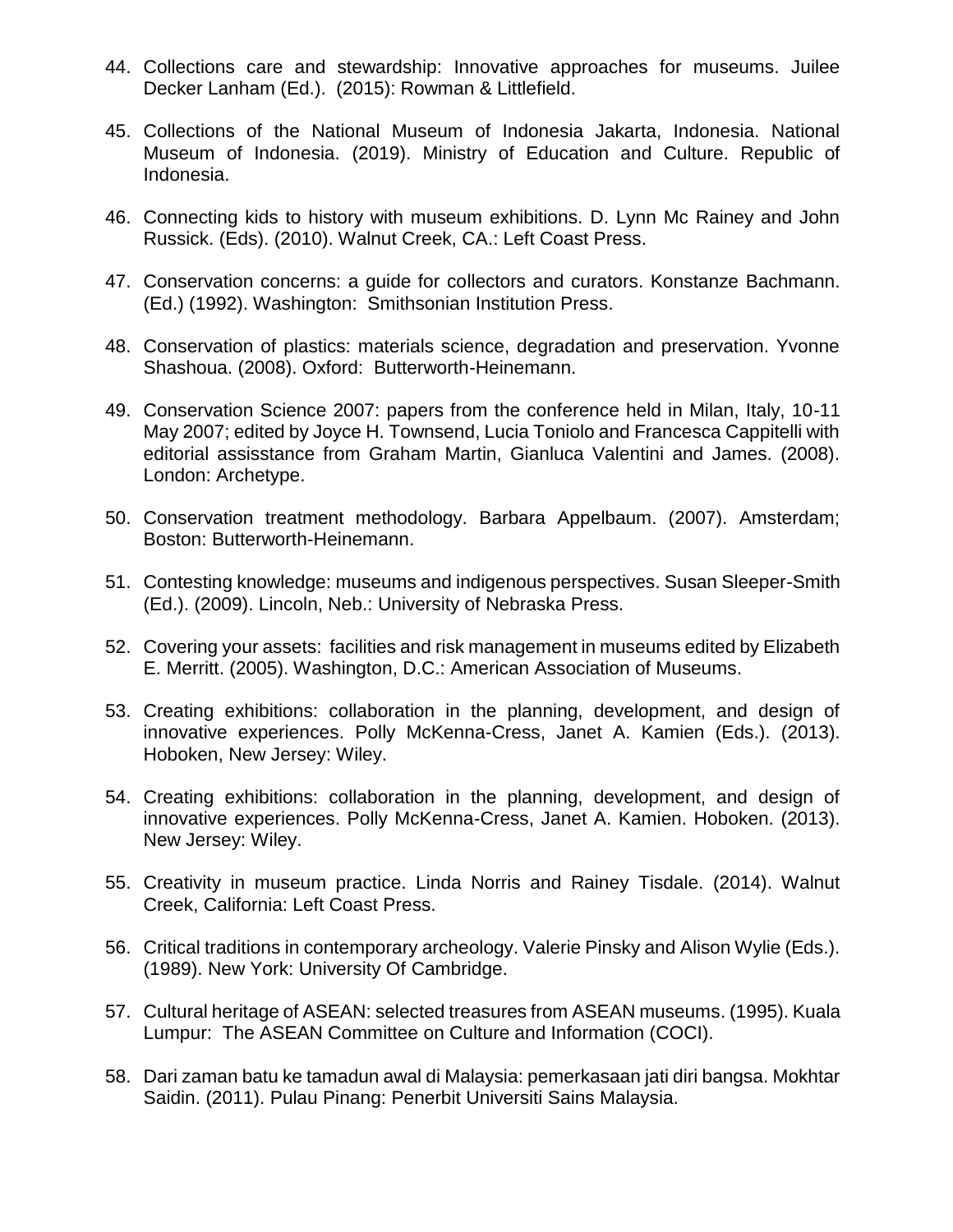- 59. Designing the world's best: museums and art galleries. Michael J. Crosbie. (2003). Australia: Images Pub.
- 60. Documentary archeology in the new world. Mary C. Beaudry. (Ed.). (1988). Cambridge: Cambridge University Press.
- 61. Documentary filmmaking for archaeologists. Peter Pepe and Joseph W. Zarzynski. (2012). Walnut Creek, California: Left Coast Press, Inc.
- 62. Engagement and access: innovative approaches for museums. Juilee Decker. (2015). Lanham: Rowman & Littlefield.
- 63. Engaging young children in museums. Sharon E. Shaffer. (2014). Walnut Creek, California: Left Coast Press, Inc.
- 64. Epiphytic terrestrial: subaerial algae of the genera trentepohlia and printzina. Pozi Milow, Aishah Salleh. (2006). Kuala Lumpur: University of Malaya Press.
- 65. Exhibit labels: an interpretive approach. Beverly Serrell. (1996). Walnut Creek: Alta Mira Press.
- 66. Exhibit labels: an interpretive approach. Beverly Serrell. 2nd ed. (1996). Walnut Creek, Calif.; London: AltaMira.
- 67. Exhibitions and education: a handbook for academic museums. Stefanie S. Jandl and Mark S. Gold (Eds.). (2015). Vol. One. Edinburgh: Museums Etc.
- 68. Exhibitions in museums. Michael Belcher. (1991), Washington, D.C.: Smithsonian Institution Press.
- 69. Forward planning: a handbook of business, corporate and development planning for museums and galleries. Tim Ambrose and Sue Runyard. (Eds.) (1992). London; New York: Museums & Galleries Commission in conjunction with Routledge.
- 70. From knowledge to narrative: educators and the changing museum. Lisa C. Roberts. (1997). Washington, DC: Smithsonian Institution Press.
- 71. Fundamentals of collection development and management. Peggy Johnson. (2018). University of Minnesota, USA London: Ala Editions.
- 72. Garis panduan pelaksanaan Inspirasi pelajar Inovasi Muzium (IPIM). (2019). Kuala Lumpur: Jabatan Muzium Malaysia.
- 73. Guide to taxidermy by Chas. K. Reed and Chester A. Reed. Illustrated by drawings and photographs of mounted specimens by the authors and N. F. Stone. (2012). Worcester, Mass: C. K. Reed.
- 74. Hands-on exhibitions: managing interactive museums and science centres. Tim Caulton. (1998). London: Routledge.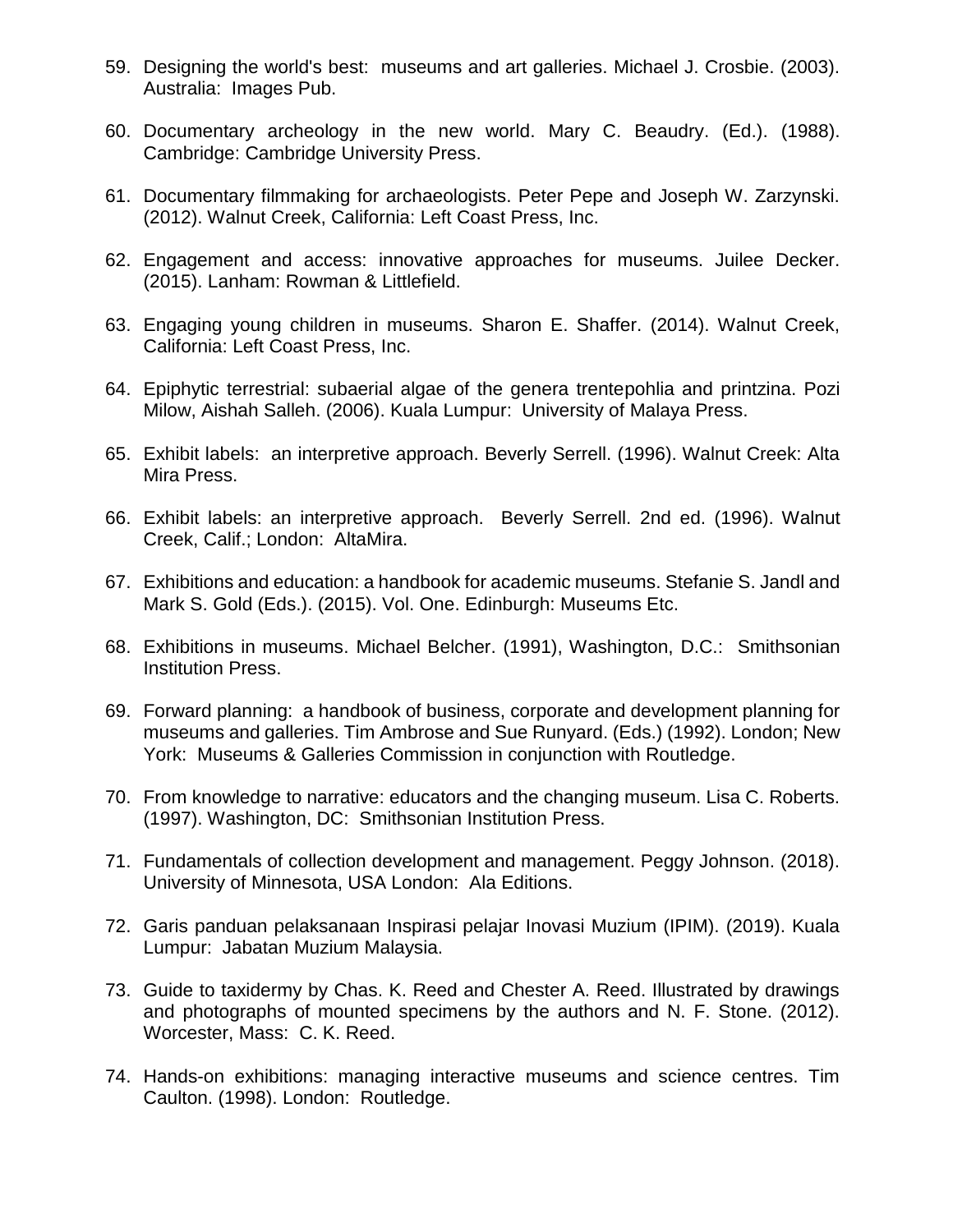- 75. Heritage microbiology and science: microbes, monuments and maritime materials. Eric May, Mark Jones and Julian Mitchell. (Eds.). (2008). Cambridge: Royal Society of Chemistry.
- 76. Heritage, museums and galleries: an introductory reader. Gerard Corsane. (Ed.) (2005). London: Routledge.
- 77. Ikat Limar: The Ancient Malay Textile. Norwani Md. Nawawi. (2016). Kuala Lumpur: Dewan Bahasa dan Pustaka.
- 78. Inert gases in the control of museum insect pests. Charles Selwitz, Shin Maekawa. (1998). Los Angeles, Calif.: Getty Conservation Institute.
- 79. Intangible heritage and the museum: new perspectives on cultural preservation. Marilena Alivizatou. (2012). Walnut Creek, California.: Left Coast Press.
- 80. International directory of museum training. Gary Edson. (1995). London: Routledge.
- 81. Interpretive planning for museums: integrating visitor perspectives in decision making. Marcella Wells, Barbara Butler, and Judith Koke. (2013). Walnut Creek, California: Left Coast Press, Inc.
- 82. Katalog Koleksi Pameran Raja Kita = Collections Catalogue of Raja Kita Exhibition. (2019). Kuala Lumpur: Jabatan Muzium Malaysia.
- 83. Key guide to information sources in museum studies. Peter Woodhead and Geoffrey Standsfield. (2<sup>nd</sup>. ed). (1994). London: Fitzroy Dearbon Publishers.
- 84. Kod etika ICOM untuk Muzium. Kuala Lumpur (2016): Jabatan Muzium Malaysia.
- 85. Koleksi Muzium Negara: Penerokaan sejarah dan budaya. (2014) Kuala Lumpur: Jabatan Muzium Malaysia.
- 86. Kompilasi kajian kes konservasi artifak. Jabatan Muzium Malaysia. (2011). Kuala Lumpur: Jabatan Muzium Malaysia.
- 87. Konservasi artifak meriam kaedah saintifik. Zamrul Amri Zakaria. (2009). Kuala Lumpur: Jabatan Muzium Malaysia.
- 88. Laboratory manual in fundamentals of entomology. Yusof Ibrahim. (2010). Serdang, Selangor: Penerbit Universiti Putra Malaysia.
- 89. Lembah Lenggong dari pelbagai perspektif. Sakinah Abu Bakar (Ed.). (2015) Kuala Lumpur: Dewan Bahasa dan Pustaka.
- 90. Lighting methods for photographing museum objects. Carl Bigras, Mylene Choquette and Jeremy Powell. (2010). Canada: Canadian Conservation Institute.
- 91. Magic and divination in Malay illustrated manuscripts by Farouk Yahya. (2016). Leiden; Boston: Brill.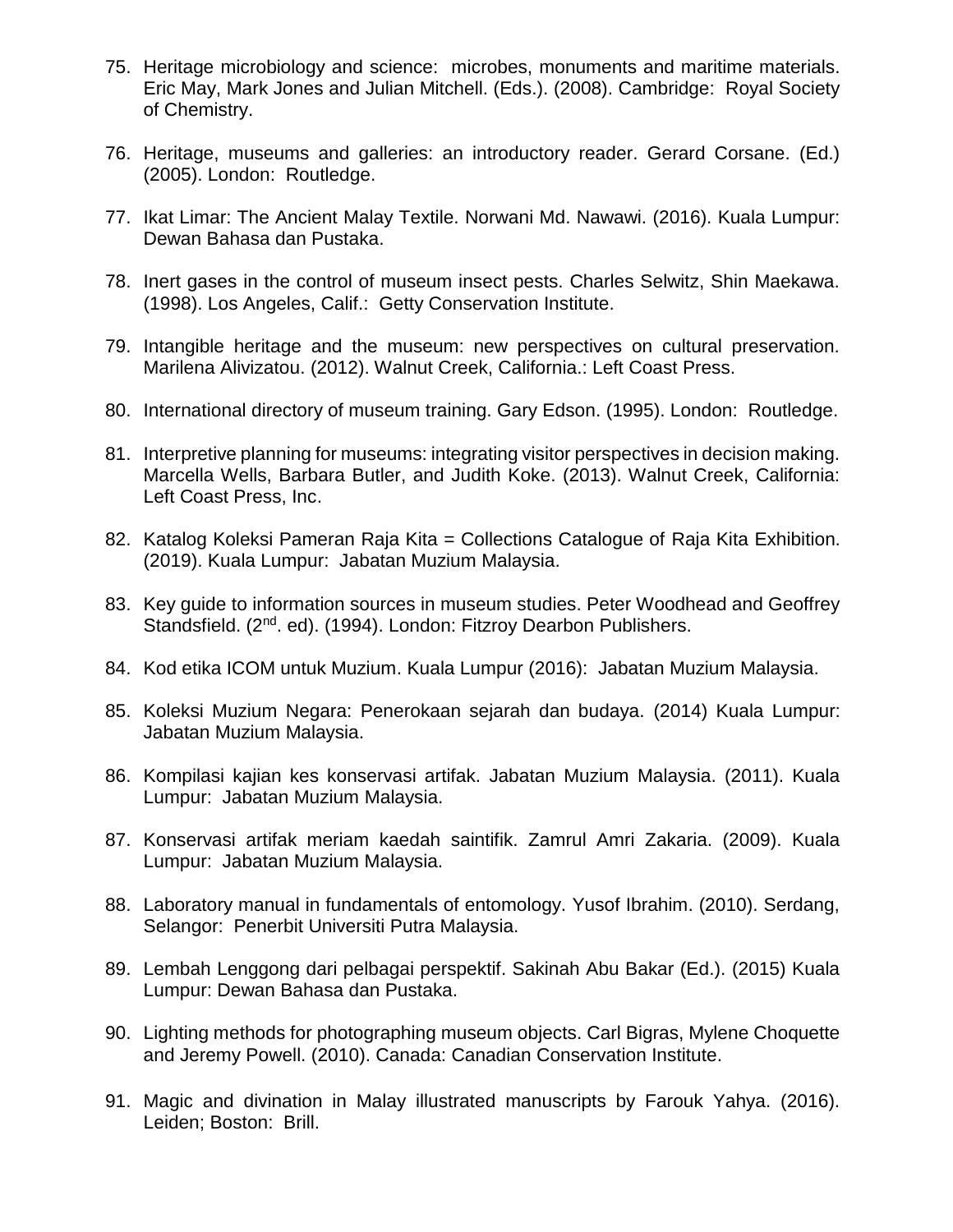- 92. Mah Meri mask: polysensory intermedia exhibition. (2014). Kuala Lumpur: Penerbit University of Malaya.
- 93. Making Museum in the 21st Century. Melissa Chiu (Ed.). (2014) Hong Kong Asia Society.
- 94. Malaysia Museology Workshop (2nd Series: 2019: Kuala Lumpur) = Malaysia Museology 2nd series workshop, 9-12 September 2019, Department of Museums Malaysia; Kuala Lumpur: Jabatan Muzium Malaysia.
- 95. Managing conservation in museums. Suzanne Keene. (2002). Oxford: Butterworth-Heinemann.
- 96. Maritim Mersing: warisan dan sosioekonomi. Mohd bin Samsudin, Lee Jen Nie, Fathul. Karim Sahrani (penyunting). (2014). Bangi, Selangor: Universiti Kebangsaan Malaysia.
- 97. Metals and corrosion a handbook for the conservation professional. Lyndsie Selwyn. (2004). [Ottawa]: Canadian Conservation Institute.
- 98. Mount-making for museum objects. Robert Barclay, André Bergeron, and Carole Dignard with illustrations by Carl Schlichting. (1998). Ottawa: Canadian Conservation Institute.
- 99. Mubin Sheppard: Pioneering works in architectural conservation in Malaysia. Zuraini Md Ali. (2016). Kuala Lumpur: University of Malaya Press.
- 100.Museum and historic site management: a case study approach. Amantha Chmelik. (2015). Lanham: Rowman & Littlefield.
- 101.Museum branding: how to create and maintain image, loyalty, and support. Margot A. Wallace. (2006). Lanham, MD: AltaMira Press.
- 102.Museum buildings: a design manual. Paul von Naredi-Rainer. (2004). Herbert Pfeifer. (Cont.). Basel; [Great Britain]: Birkhäuser.
- 103.Museum design: the future. George Jacob. (2009). North Charleston: Booksurge Publishing.
- 104.Museum documentation systems: developments and applications. R.B Light [et.all]. (1986). United Kingdoms: Butterworth & Co.Ltd.
- 105.Museum ethics. Gary Edson. (1997). New York: Roudledge.
- 106.Museum exhibition staging: a practical handbook. Jailani Rohani. (2008). Singapore: Kerjaya Media Pte Ltd.
- 107.Museum Governance: mission ethics policy. Marie C. Malaro. (1994). Washington: Smithsonian Institution Press.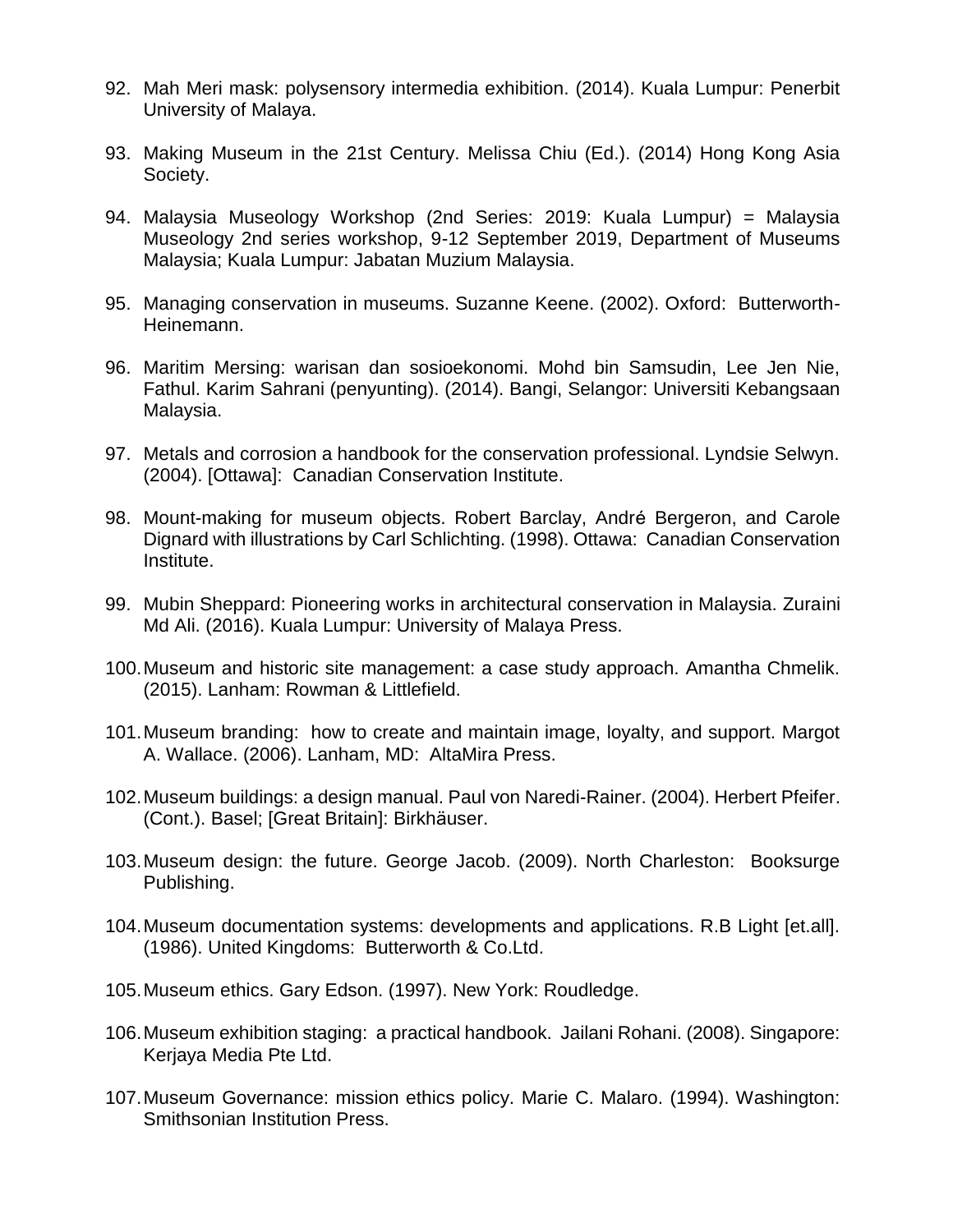- 108.Museum informatics: people, information, and technology in museums. Paul F. Marty and Katherine Burton Jones. (Eds.). (2008). New York: Routledge.
- 109.Museum law: a guide for officers, directors, and counsel. Marilyn E. Phelan. (Ed.). (2014). Fourth edition. Lanham, Maryland: Rowman & Littlefield.
- 110.Museum law: a guide for officers, directors, and counsel. Marilyn E. Phelan. (2014). Lanham, Maryland: Rowman & Littlefield.
- 111.Museum librarianship. Esther Green Bierbaum. (2000). Jefferson, N.C.: McFarland.
- 112.Museum marketing and strategy: designing missions, building audiences, generating revenue and resources. Neil G. Kotler, Philip Kotler, Wendy I. Kotler. (2008). San Francisco: Jossey-Bass.
- 113.Museum registration methods. Rebecca A. Buck and Jean Allman Gilmore (Eds.). (2010)5th ed. Washington: The AAM Press.
- 114.Museum strategy and marketing: designing missions building audiences, generating revenue and resources. Neil Kotler and Philip Kotler. (1998). San Francisco: Jossey-Bas Publishers.
- 115. Museum studies: an anthology of contexts edited by Bettina Messias Carbonell. (2012). Malden, MA: Wiley-Blackwell.
- 116.Museum, media, message. Eilean Hooper-Greenhill (Ed.). (1995). London; New York: Routledge.
- 117.Museum: A Place to Work: Planning Museum Careers. (2006). Routledge.
- 118.Museums and art galleries: a design and development guides. Geoff Matthews. (1991). Oxford; Boston: Butterworth Architecture.
- 119.Museums and difference. Daniel J. Sherman. (Ed.) (2008). Bloomington, Ind.: Indiana University Press; Chesham: Combined Academic [distributor].
- 120.Museums and source communities: a Routledge reader. Laura Peers and Alison K. Brown. (Ed.). (2003). London: Routledge.
- 121.Museums and the interpretation of visual culture. Eilean Hooper-Greenhill. (2000). London: Routledge.
- 122.Museums and their communities. Sheila Watson. (Ed.). (2007). London: Routledge.
- 123.Museums in motion: an introduction to the history and functions of museums. Edward P. Alexander and Mary Alexander. (2008). Lanham, Md.; Plymouth: AltaMira Press.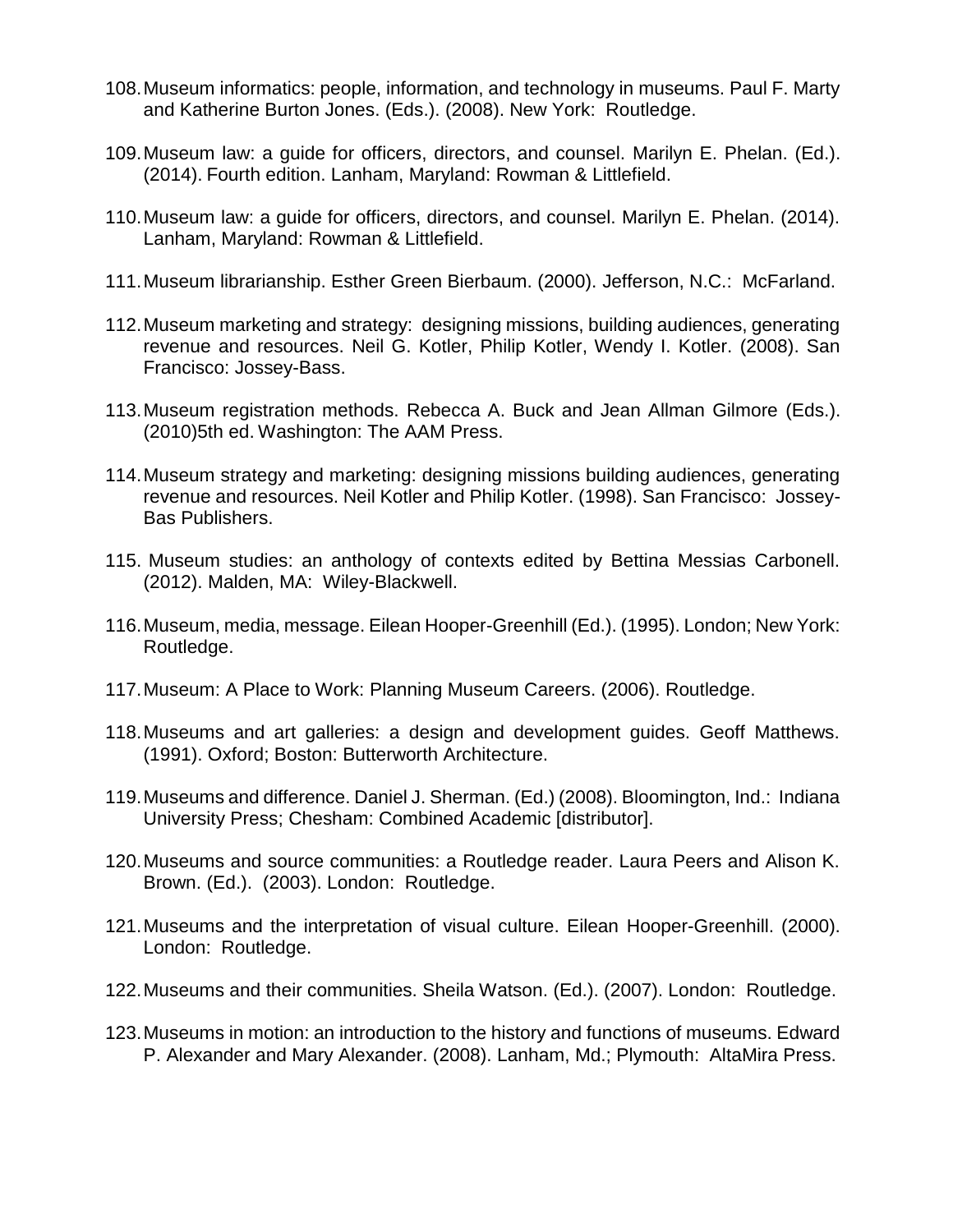- 124.Museums in the 21st century: concepts, projects, buildings. Suzanne Greub and Thierry Greub (Eds.) with essays by Thierry Greub [et al.]. Shozo Baba [et al.]. (Contributors). (2008). Munich; London: Prestel.
- 125.Museums in the material world. Simon J. Knell. (Ed.). (2007). London: Routledge.
- 126.Museums without barriers: a new deal for disabled people. (1991). Foundation de France; ICOM. London; New York: Fondation de France: ICOM in conjunction with Routledge.
- 127.Museums, history and culture in Malaysia. Abu Talib Ahmad. (2015). Singapore: NUS Press.
- 128.Museums, prejudice and the reframing of difference. Richard Sandell. (2007). London: Routledge.
- 129.Museums: a place to work: planning museums careers. Jane R. Glaser with Artemis A. Zenetou. (1996). London; New York: Routledge.
- 130.Museums: masterpieces of architecture. Susan A. (1999). Sternau; New York: Todtri.
- 131.Muzium Negara Kuala Lumpur: panduan galeri Galeri A: sejarah awal = Muzium Negara Kuala Lumpur: gallery guide - Galery A: Early history. (2011). Kuala Lumpur: Jabatan Muzium Malaysia.
- 132.Muzium Negara Kuala Lumpur: panduan galeri Galeri B: kerajaan-kerajaan Melayu = Muzium Negara Kuala Lumpur: gallery guide - Galery B: Malay Kingdom. Kuala Lumpur: Jabatan Muzium Malaysia. (2011).
- 133.Muzium Negara Kuala Lumpur: panduan galeri Galeri D: Malaysia kini = Muzium Negara Kuala Lumpur: gallery guide - Gallery D: Malaysia today. Kuala Lumpur: Jabatan Muzium Malaysia. (2011).
- 134.National folk Museum of Korea. (2009). Korea: Tenmoon.
- 135.National Museum Kuala Lumpur: history and culture of Malaysia. Mark Harris (text), Zainuddin Zainal (photographer). (1990). Kuala Lumpur, Malaysia: Syarikat S. Abdul Majeed, Pub. Division.
- 136.National museum of Japanese history English guide. (1989). Japan: National Museum of Japan.
- 137.National Museum of Korea. (2010). Korea: National Museum of Korea.
- 138.Natural history drawings: the complete William Farquhar collection: Malay Peninsula, 1803-1818 with essays by John Bastin and Kwa Chong Guan; and captions by Hassan Ibrahim and Morten Strange. (2010). Singapore: Editions Didier.
- 139.New museum theory and practice: an introduction. Janet Marstine. (Ed.) (2006). Oxford: Blackwell.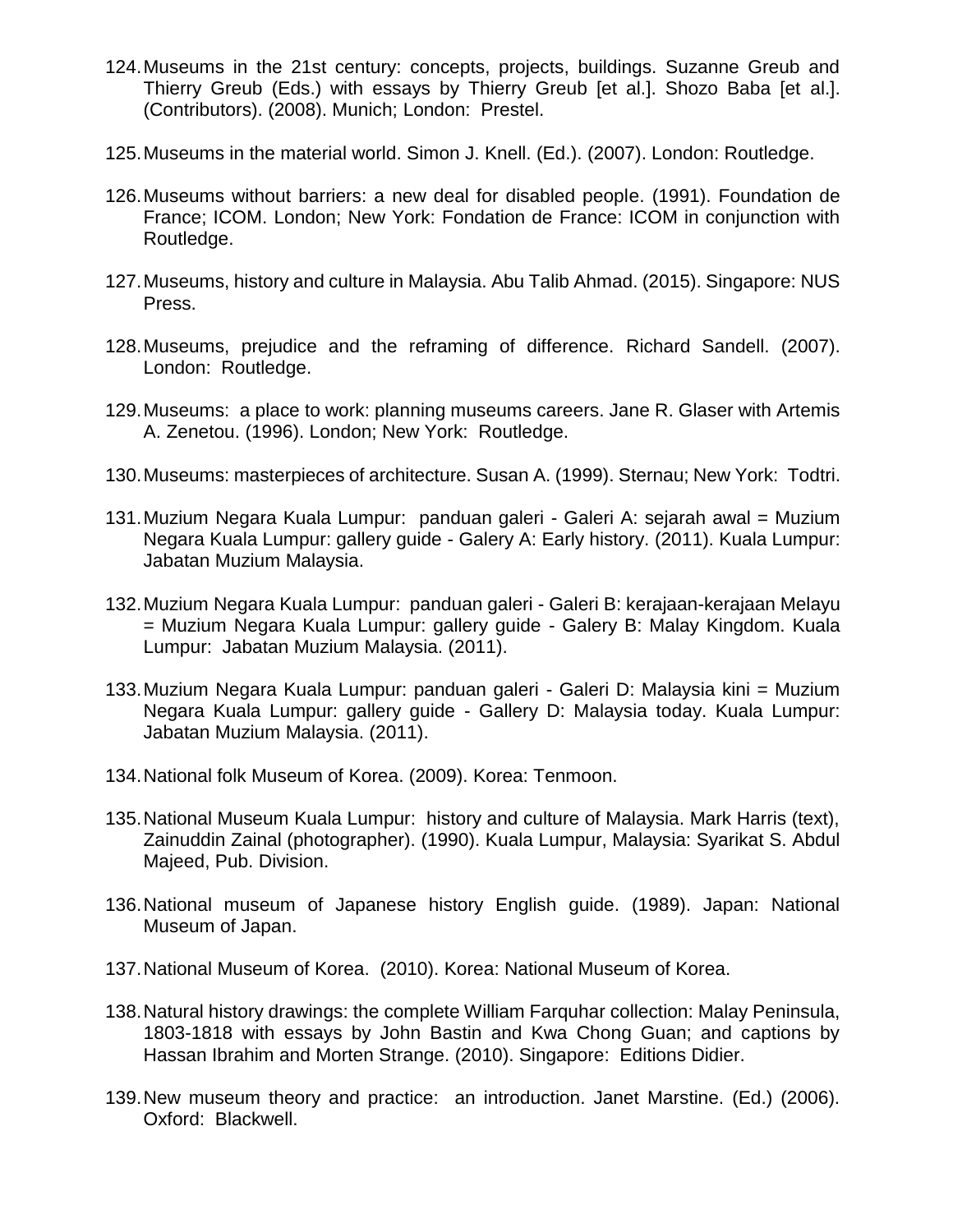- 140.New museums: contemporary museum architecture around the world. Mimi Zeiger. (2005). New York, NY: Universe.
- 141.NUS Baba House: architecture and artefacts of a Straits Chinese home research and texts, Foo Su Ling, Lim Chen Sian, Wee Sheau Theng, Yeo Kang Shua; project curator, Foo Su Ling. (2016). Singapore: NUS Baba House; Editions Didier Millet.
- 142.'Of the hut I builded': the archaeology of Australia's history. Graham Connah. Drawings by Douglas Hobbs. (1988). Cambridge: Cambridge University Press.
- 143.Open conversations: public learning in libraries and museums. David Carr. (2011). Santa Barbara, Calif.: Libraries Unlimited.
- 144.Over the Southern Sea: exhibition on South China Sea Maritime Civilization. (2018). China: Museums of China.
- 145.Papers on the ethnology & archaeology of the Malay Peninsula by Ivor H.N. Evans. (1927). M.A. Cambridge: The University Press.
- 146.Pelan strategik 2019-2020. Ketua editor Mohamad Shawali bin Hj. Badi. (2019). Kuala Lumpur: Jabatan Muzium Malaysia.
- 147.Pembangunan arkeologi pelancongan negeri Pahang. Nik Hassan..[et.al.]. (1997). Pekan: Lembaga Muzium Negeri Pahang.
- 148.Penganjuran pameran muzium: buku panduan praktik. Jailani Rohani. (2011). Kuala Lumpur: Jabatan Muzium Malaysia.
- 149.Pollutants in the museum environment: practical strategies for problem solving in design, exhibition and storage. Pamela B. Hatchfield. (2002). London: Archetype.
- 150.Practical conservation: our guide to caring for your treasure. (2009). Kuala Lumpur: Muzium Kesenian Islam Malaysia.
- 151.Practical evaluation guide: tools for museums and other informal educational settings. Judy Diamond. (c1999). Walnut Creek, Calif.; London: AltaMira Press.
- 152.Prasejarah Dan Protosejarah Tanah Melayu. Nik Hassan Shuhaimi bin Nik Abdul Rahman, Zuliskandar bin Ramli (Ed.). (2018). Kuala Lumpur: Dewan Bahasa dan Pustaka.
- 153.Prasejarah Malaysia: sudahkah zaman gelap menjadi cerah? Zuriana Majid. (1991). Pulau Pinang: Universiti Sains Malaysia.
- 154.Preventive conservation in museums. Chris Caple. (Ed.) (2011). London; New York: Routledge.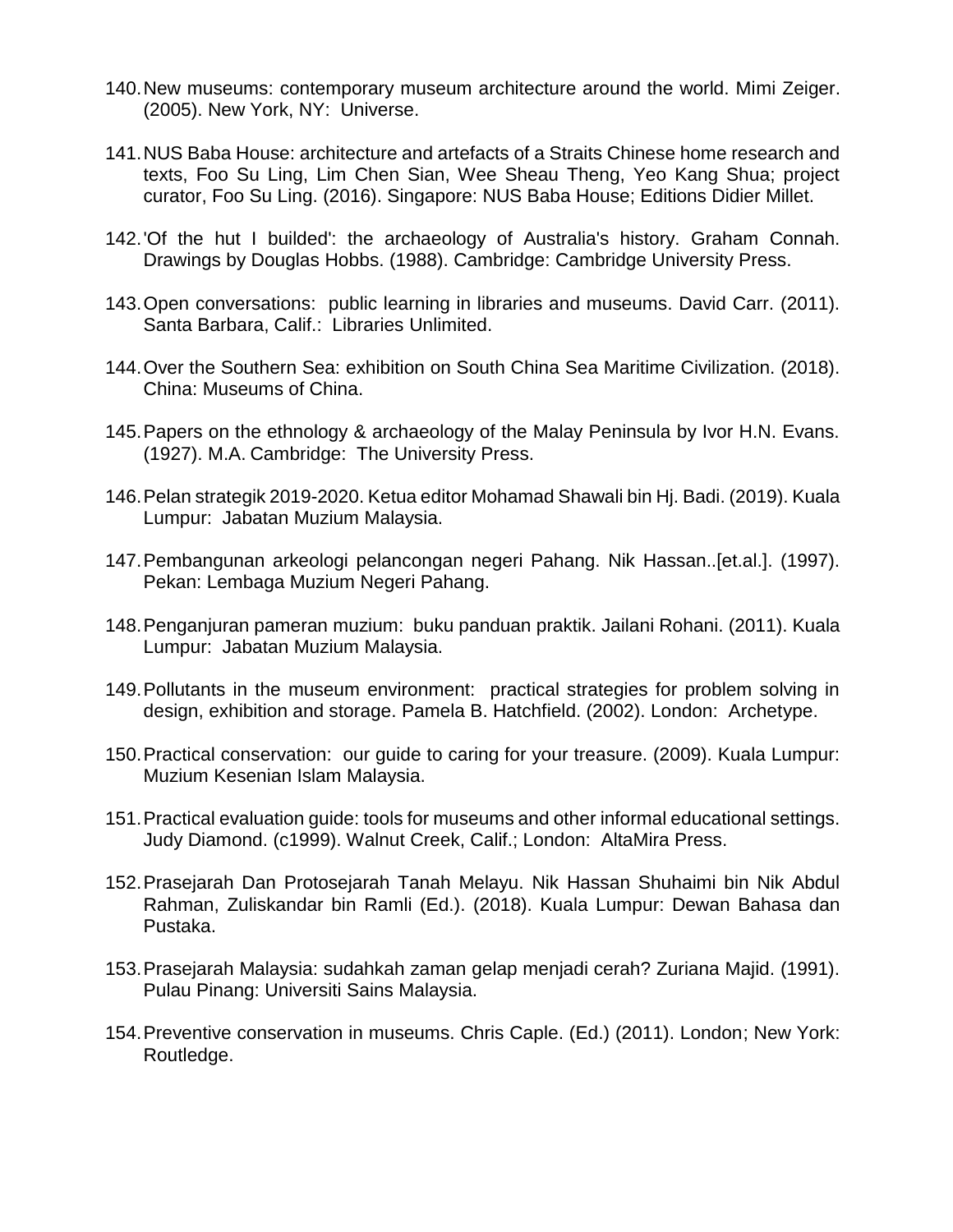- 155.Preventive conservation practice, theory and research preprints of the contributions to the Ottawa Congress, 12-16 September 1994. Ashok Roy and Perry Smith. (Eds.). (1994). London: International Institute for Conservation of Historic and Artistic Works.
- 156.Progressive museum practice: John Dewey and democracy. George E. Hein. (2012). Walnut Creek, California: Left Coast Press.
- 157.Prosiding draf konvensyen mengenai pemeliharaan warisan kebudayaan bawah air = proceeding of the draft convention on the protection of the underwater cultural heritage. Balau Village Resort Kota Tinggi,Johor (6-8 Jun 2002). (2002). Johor: Jabatan Muzium dan Antikuiti.
- 158.Prosiding Persidangan Kebangsaan Sains dan Teknologi Dalam Pemuliharaan Warisan Negara: Mengintegrasi Sains, Teknologi dan Warisan. 16-19 Ogos 2004. (2004). Hotel Equatorial, Banda Hilir Melaka Bandaraya Bersejarah.
- 159.Quantifying diversity in archeology. Robert D. Leonard and George, T. Jones. (Eds.). (1989). New York: Cambridge University Press.
- 160.Quaternary coastlines and marine archaeology. (1983). London: Academic Press Inc.
- 161.Recent archaeological discoveries in India. (1985). K. Thapar.
- 162.Recoding the museum: digital heritage and the technologies of change. Ross Parry. (2007). London: Routledge.
- 163.Refleksi historiografi alam Melayu. Tatiana A. Denisova. (2011). Kuala Lumpur: Penerbit Universiti Malaya.
- 164.Reshaping museum space: architecture, design, exhibitions. Suzanne MacLead. (Ed.) (2005). London; Routledge.
- 165.Risk assessment for object conservation. Jonathan Ashley-Smith. (1999). Oxford; Boston: Butterworth-Heinemann.
- 166.Safety in museums and galleries. F. Howie. (Ed.) (1999). London; Boston: Butterworths.
- 167.Sarong kebaya: Peranakan fashion in an interconnected world, 1500-1950. Peter Lee. (2014). Singapore: Asian Civilisations Museum.
- 168.Sejarah Lukut: Kegemilangan sebuah pemerintahan Melayu Abad ke-19. Rosiswandy bin Mohd Salleh. (2019). Kuala Lumpur: Jabatan Muzium Malaysia.
- 169.Studies in the archaeology and palaeoanthropology of South Asia. Kenneth A.R. Kennedy, Gregory I. Possehi. (Eds.). (1984). New Delhi: Oxford & IBH Publishing Co.
- 170.135 Tahun Muzium Perak 1883-2018 = 135 Years Perak Museum 1883-2018. Nor Hanisah Binti Ahmad. (2018). Kuala Lumpur: Jabatan Muzium Malaysia.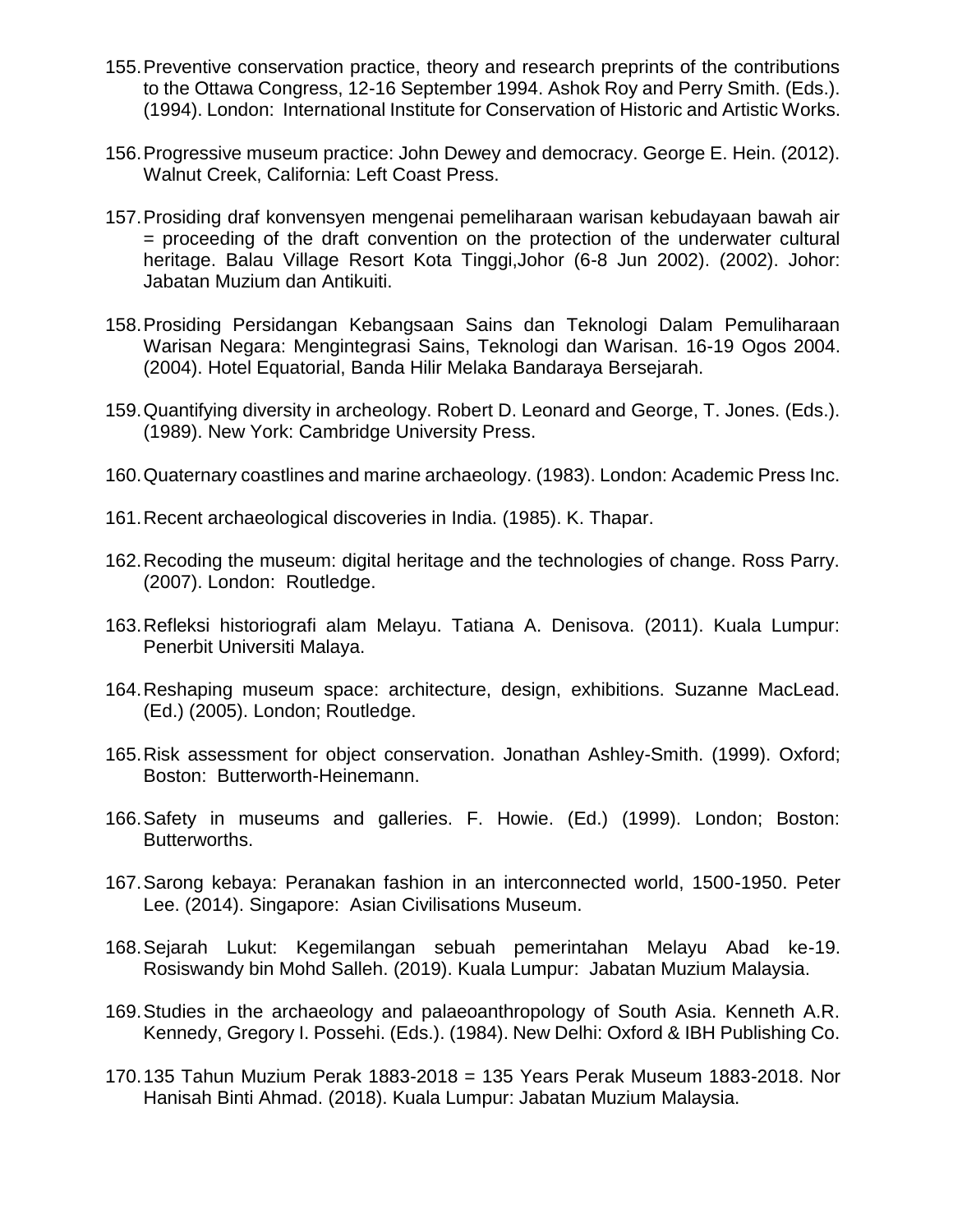- 171.Tamadun Prasejarah Malaysia Muzium Negara = Prehistoric civilisation of Malaysia National Museum Prehistoric civilisation of Malaysia (2010) National Museum Kuala Lumpur: Jabatan Muzium Malaysia.
- 172.Technology and digital initiatives: Innovative approaches for museums. Juilee Decker (Ed.). (2015). Lanham: Rowman & Littlefield.
- 173.The ABCs of collections care. Teresa Gillies. (1990). Canada: Manitoba Heritage Conservation Service.
- 174.The archaeology of ships of war. Mensun Bound. (Ed.). (1995). Oswestry: Anthony Nelson.
- 175.The art of museum exhibitions: how story and imagination create aesthetic experiences. Leslie Bedford. (2014). Walnut Creek, California: Left Coast Press.
- 176.The art of Worcester porcelain: 1751-1788: masterpieces from the British Museum collection. Aileen Dawson. (2007). London: British Museum.
- 177.The complete guide to small game taxidermy: how to work with squirrels varmints and predators. Todd Triplett. (2003). USA: National Book Network.
- 178.The Education role of the museum. Eilean Hooper (Ed.). (1994). Greenhill. London: Routledge.
- 179.The encyclopedia of natural history. P. Martin Duncan (Ed.). (1990). New Delhi: Ashish Publishing House.
- 180.The engaging museum: Developing Museums for Visitor Involvement. Graham Black. (2005). London; New York: Routledge.
- 181.The Great Steppe: History and culture: The exhibition catalogue. (2019). Kazakhstan: National Museum of the Republic of Kazakhstan.
- 182.The legal guide for professionals. Julia Courtney Lanham (Ed.). (2015). Rowman & Littlefield.
- 183.The manual of museum planning. Gail Dexter Lord, Barry Lord. (Ed.). (1999). London: Stationery Office.
- 184.The maritime legacy of Indonesia: The National Museum of Indonesia. Drs. Bambang Budi Utomo, APU; [et. all] author. (2016). Indonesia: National Museum of Indonesia.
- 185.The museum environment. Garry Thomson. (1986) 1994[printing]. Oxford: Butterworth Heinemann in association with The International Institute for Conservation of Historic and Artistic Works.
- 186.The museum environment. Garry Thomson. (1986). London: Butterworth-Heinemann.